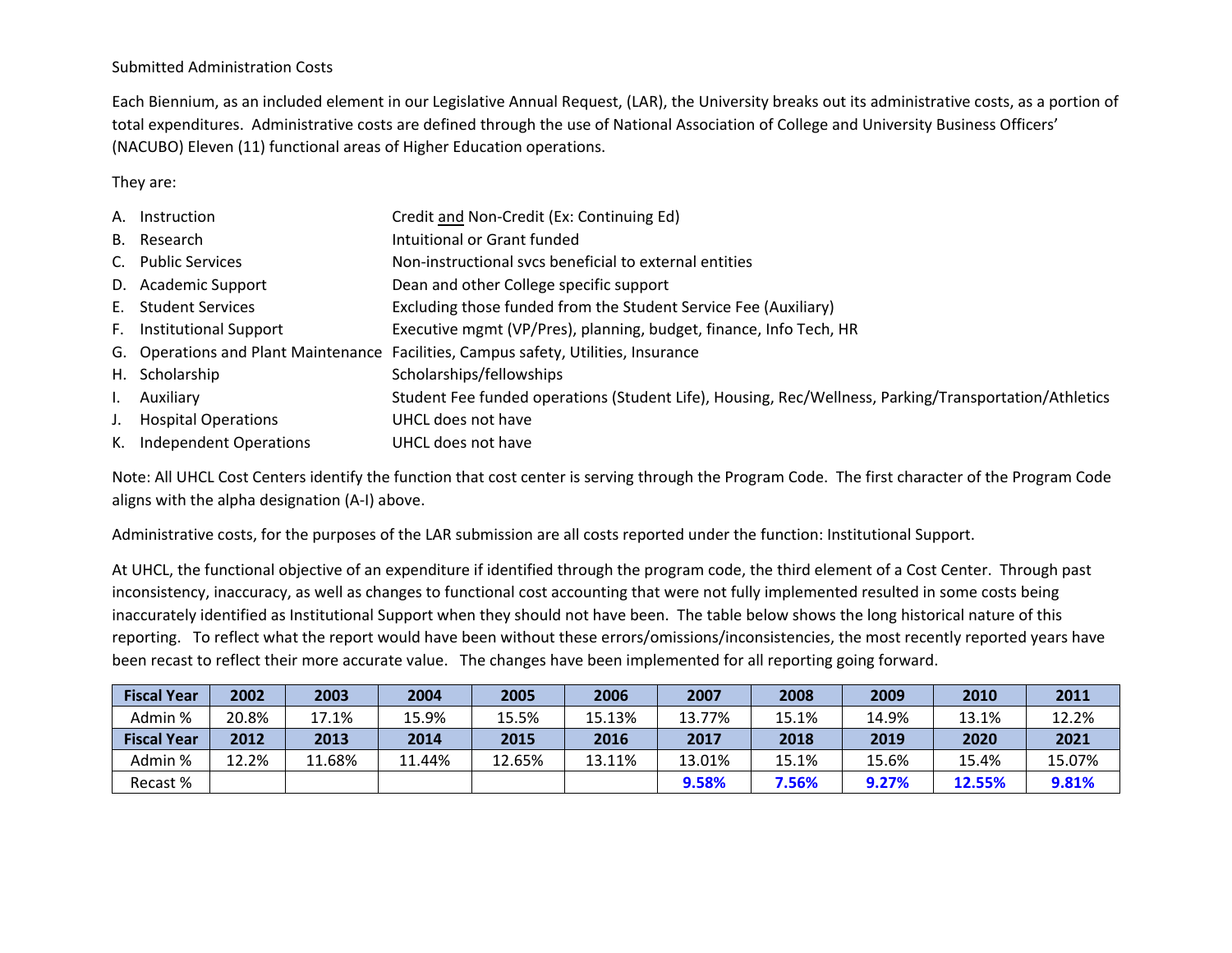The next two tables reflect UHCL's ranking for Administrative Costs, as <sup>a</sup> percentage of tuition, as reported, and as recast.

## **Before recast of reported Administrative Costs**

| https://capitol.texas.gov/tlodocs/87R/billtext/pdf/SB00001F.pdf#navpanes=0 |                                        |                                                                                                                                                             |                                               |
|----------------------------------------------------------------------------|----------------------------------------|-------------------------------------------------------------------------------------------------------------------------------------------------------------|-----------------------------------------------|
| A.1.1. Strategy: OPERATIONS SUPPORT                                        | Efficiencies:                          |                                                                                                                                                             |                                               |
| <b>University</b>                                                          | $\triangleright$ of Total Expenditures | <b>Average Cost of Resident Undergraduate</b><br>Administrative Cost as a Percent_ Tuition And Fees For 15 Semester Credit<br>$\overline{\phantom{a}}$ Hour | IJ<br><b>V</b> Average Admin Cost Per Student |
| University of Houston-Clear Lake                                           | 15.14                                  | 4,705.00                                                                                                                                                    | 712.34                                        |
| <b>Texas A&amp;M Galveston</b>                                             | 11.70                                  | 5,853.00                                                                                                                                                    | 684.80                                        |
| University of Houston Downtown                                             | 14.30                                  | 4,540.00                                                                                                                                                    | 649.22                                        |
| Lamar                                                                      | 11.80                                  | 5,350.00                                                                                                                                                    | 631.30                                        |
| <b>Texas Womans</b>                                                        | 11.40                                  | 5,151.00                                                                                                                                                    | 587.21                                        |
| <b>Stephen F Austin</b>                                                    | 11.00                                  | 5,300.00                                                                                                                                                    | 583.00                                        |
| <b>Sul Ross</b>                                                            | 12.00                                  | 4,742.00                                                                                                                                                    | 569.04                                        |
| Texas A&M Texarkana                                                        | 13.00                                  | 4,347.00                                                                                                                                                    | 565.11                                        |
| <b>Prarie View A&amp;M</b>                                                 | 9.90                                   | 5,425.00                                                                                                                                                    | 537.08                                        |
| <b>UT Dallas</b>                                                           | 7.00                                   | 6,963.00                                                                                                                                                    | 487.41                                        |
| <b>Tarleton State</b>                                                      | 8.80                                   | 5,304.00                                                                                                                                                    | 466.75                                        |
| University of North Texas Dallas                                           | 9.25                                   | 4,954.00                                                                                                                                                    | 458.25                                        |
| University of Houston Victoria                                             | 10.50                                  | 4,340.00                                                                                                                                                    | 455.70                                        |
| <b>Midwestern State</b>                                                    | 7.70                                   | 5,880.00                                                                                                                                                    | 452.76                                        |
| <b>Texas State</b>                                                         | 7.00                                   | 6,300.00                                                                                                                                                    | 441.00                                        |
| Texas A&M Corpus Christi                                                   | 8.70                                   | 5.046.89                                                                                                                                                    | 439.08                                        |
| <b>UT San Antonio</b>                                                      | 8.00                                   | 5,433.00                                                                                                                                                    | 434.64                                        |
| <b>Texas A&amp;M Commerce</b>                                              | 8.75                                   | 4,909.00                                                                                                                                                    | 429.54                                        |
| <b>UT Arlington</b>                                                        | 7.90                                   | 5,433.00                                                                                                                                                    | 429.21                                        |
| University of Houston                                                      | 6.25                                   | 6,775.09                                                                                                                                                    | 423.44                                        |
| Angelo State                                                               | 8.80                                   | 4,655.00                                                                                                                                                    | 409.64                                        |
| UT Tyler                                                                   | 9.50                                   | 4,235.00                                                                                                                                                    | 402.33                                        |
| <b>UT Permian Basin</b>                                                    | 8.70                                   | 4,616.00                                                                                                                                                    | 401.59                                        |
| <b>West Texas A&amp;M</b>                                                  | 8.88                                   | 4,520.00                                                                                                                                                    | 401.38                                        |
| Sam Houston State University                                               | 7.30                                   | 5,455.00                                                                                                                                                    | 398.22                                        |
| <b>Texas Southern</b>                                                      | 8.54                                   | 4,586.00                                                                                                                                                    | 391.64                                        |
| <b>UT Austin</b>                                                           | 6.60                                   | 5,913.84                                                                                                                                                    | 390.31                                        |
| <b>Texas A&amp;M San Antonio</b>                                           | 9.00                                   | 4,305.00                                                                                                                                                    | 387.45                                        |
| <b>Texas A&amp;M Kingsville</b>                                            | 8.00                                   | 4,686.95                                                                                                                                                    | 374.96                                        |
| University of North Texas                                                  | 6.53                                   | 5,648.00                                                                                                                                                    | 368.81                                        |
| UT El Paso                                                                 | 7.86                                   | 4,571.00                                                                                                                                                    | 359.28                                        |
| <b>Texas Tech</b>                                                          | 6.30                                   | 5,523.00                                                                                                                                                    | 347.95                                        |
| <b>Texas A&amp;M Central Texas</b>                                         | 10.00                                  | 3,455.00                                                                                                                                                    | 345.50                                        |
| <b>Texas A&amp;M International</b>                                         | 6.80                                   | 4,627.00                                                                                                                                                    | 314.64                                        |
| <b>UT Rio Grade Valley</b>                                                 | 7.50                                   | 3,980.00                                                                                                                                                    | 298.50                                        |
| Sul Ross Rio Grande                                                        | 10.00                                  | 2,931.00                                                                                                                                                    | 293.10                                        |
| <b>Texas A&amp;M</b>                                                       | 4.70                                   | 6,036.00                                                                                                                                                    | 283.69                                        |
|                                                                            |                                        |                                                                                                                                                             |                                               |